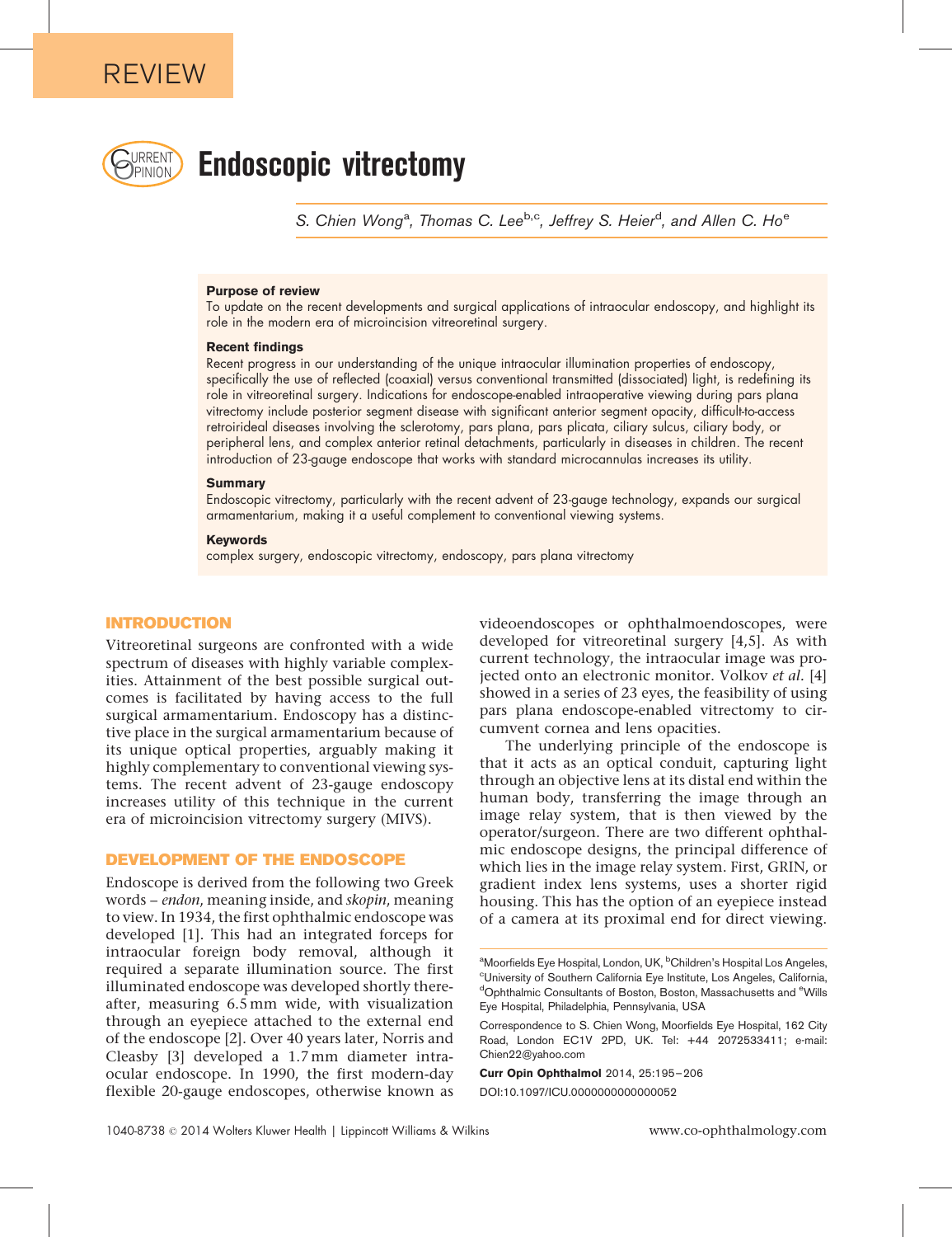## KEY POINTS

- Endoscopic vitrectomy is highly complementary to conventional viewing systems because of its unique properties of being able to better visualize vitreous, bypass anterior segment opacities and enable unrivaled access to anterior and retroirideal diseases.
- Endoscopy enables potentially more timely vitrectomy in the context of anterior segment opacities.
- Unique access to anterior and retroirideal diseases facilitates surgery and optimizes outcomes in a range of adult and pediatric vitreoretinopathies.
- A 23-gauge endoscopy is compatible with standard microcannulas.

The GRIN system transmits more light and has a higher image quality, but is handicapped by the limited intraoperative maneuverability and field of view (FOV), and thus its utility. Second, flexible fiberoptic systems have significant advantages of smaller diameter instruments and longer flexible fibers, culminating in greater maneuverability, and are thus much more widely used.

## Current intraocular endoscopes

The Endo Optiks (Little Silver, New Jersey, USA) fiberoptic systems (E2 or E4 models) appear to be the most widely used internationally. In 2011, they introduced a 23-gauge endoscope [\[6\]](#page-11-0). Other endoscope systems, for example, by FiberTech Co. Ltd (Tokyo, Japan), are less commonly available, particularly in North America and Europe. At the time of writing, FiberTech does not have Food and Drug Administration (USA) approval or a CE mark (Ogawa G, Maekawa Y. Fibertech Co. Ltd, 17 November 2013, personal communication).

Endoscopes are available in 19-gauge, 20-gauge, and 23-gauge, the latter of which fits through standard MIVS microcannulas. They are trifunctional, incorporating illumination, viewing (through imaging fibers), and laser  $[7"$  $[7"$ [,8](#page-11-0)"[\]](#page-11-0). These functions are enabled by a control unit (box) containing a xenon light source, a charge-coupled device (CCD) camera, which captures the image from the fiberoptic and projects it on a monitor, and an 810 nm laser. The choice of gauge size is important, as it determines the pixel density, thus image resolution, as well as the FOV. The intergauge differences are as follows: 19-gauge – 17000 pixels,  $140^{\circ}$  FOV; 20-gauge – 10 000 pixels,  $110^{\circ}$  FOV; and 23-gauge – 6000 pixels,  $90^\circ$  FOV. For the majority of cases, such as trauma, endophthalmitis, and rhegmatogenous retinal detachment (RRD), the resolution and FOV of the 23-gauge endoscope suffices [\[9,10\]](#page-11-0). In the authors' experience, the 19-gauge endoscope has a distinct role in more complex cases, such as pediatric traction retinal detachments (TRDs) in retinopathy of prematurity (ROP) and familial exudative vitreoretinopathy (FEVR), benefiting from the additional resolution of 19-gauge endoscopes, facilitating more aggressive dissection of very anterior and retroirideal membranes  $[7"$  $[7"$ [,8](#page-11-0)"[\].](#page-11-0)

## UNIQUE INTRAOCULAR OPTICAL PROPERTIES

The endoscope's unique place in the surgical armamentarium is underpinned by its optical properties. In particular, there are three highly clinically relevant features that are not available with any other viewing system and setup. A good understanding of these key features will enable one to optimize the utility of the endoscope.

## Circumventing anterior segment opacities

The intraoperative view with conventional microscope-based viewing systems [e.g., BIOM (Oculus, Wetzlar, Germany) or RESIGHT (Carl Zeiss Meditec., Jena, Germany)] is reliant upon being able to visualize the posterior segment through a clear anterior segment. The endoscope captures the intraoperative view directly from its tip in the posterior segment, bypassing the anterior segment altogether. This obviates the need for a clear optical media, a significant advantage in time-sensitive vitreoretinal diseases complicated by significant anterior segment opacities, for example, RRD in the context of corneal trauma, endophthalmitis, or anterior segment dysgenesis.

## Surgeon's perspective

The endoscope confers a unique intraoperative view that is up to  $90^{\circ}$  off the conventional viewing axis of microscope-based systems. This derives from the point at which the intraoperative view is captured, that is, at the internal tip of the endoscope in the vitreous cavity, as opposed to over the top of the patient's cornea with a conventional microscopebased system. This corresponds to a side-on versus a top-down (or bird's eye) perspective. Ophthalmologists are very comfortable with the conventional top-down perspective, as this is also the all-familiar standard view with slit-lamp fundoscopy and indirect ophthalmoscopy. The side-on perspective conferred by the endoscope, unfamiliar to first-time users, is advantageous in the following scenarios (Fig. 1).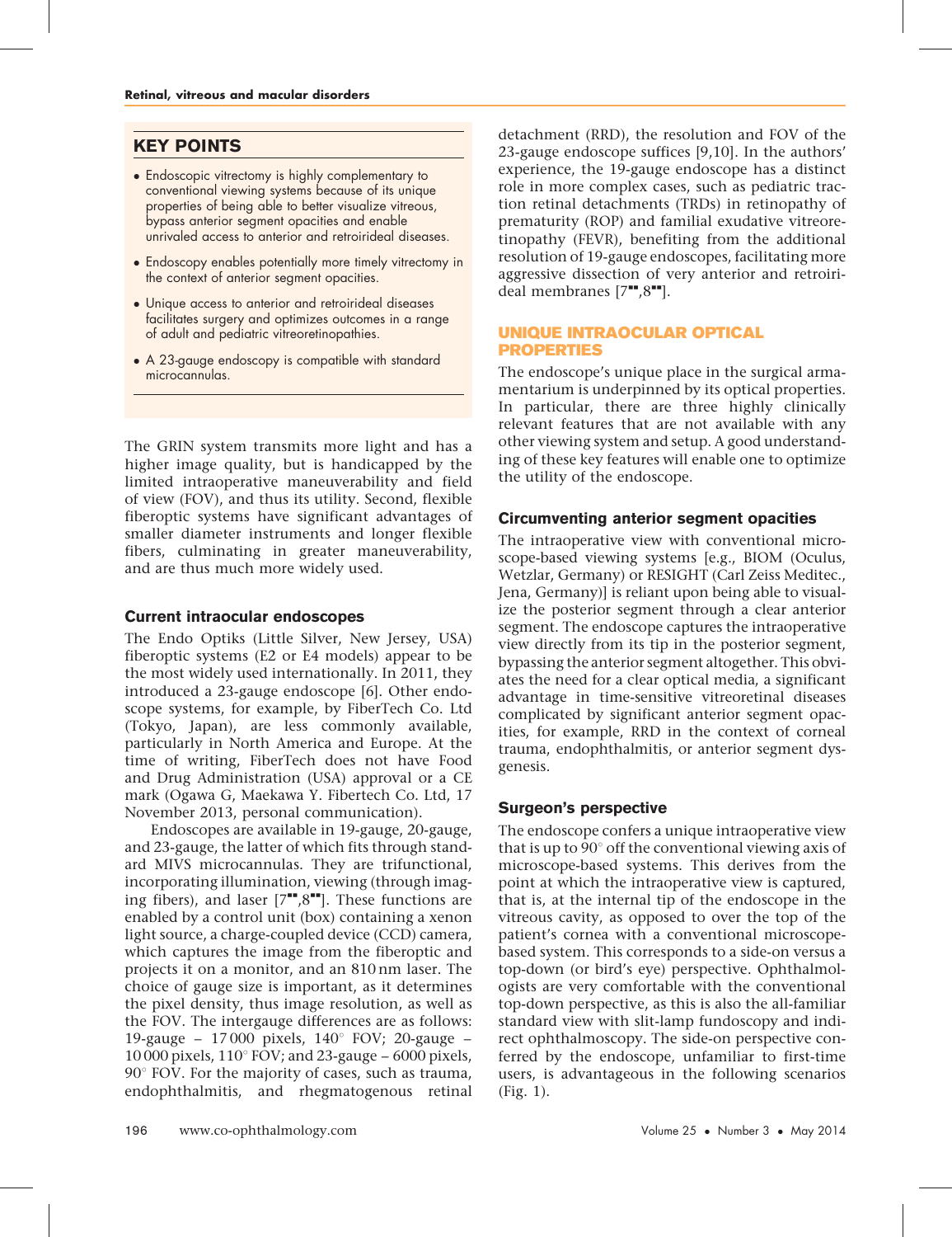

FIGURE 1. Surgeon's perspective: illustrative comparison between conventional top-down (bird's eye) wide-angle viewing system and endoscopic side-on view, that is,  $90^\circ$  apart.

## Visualization of very anterior disease

Conventional viewing systems are in general limited by being able to visualize as far anteriorly as the vitreous base. Scleral indentation can bring the pars plana into view, and ciliary body or retroirideal diseases essentially outside the FOV and thus inaccessible. Endoscopy enables unobstructed and undistorted views of the space between vitreous base and posterior iris. Importantly, the quality of the intraoperative view is identical regardless of its position in the eye, that is, at the posterior pole or immediately behind the iris, particularly as there is no degradation of image quality at the edge of the image circle (i.e., no lens-related aberrations). This sets it apart from conventional viewing systems. Clinical scenarios in which the improved anterior access is applicable include removal of retained ciliary sulcus lens matter causing chronic uveitis [\[9\]](#page-11-0), anterior scleral penetrating injury causing secondary vitreoretinal incarceration, and proliferative vitreoretinopathy (PVR)-related ciliary body and cyclitic membrane formation causing ciliary body detachment and chronic hypotony. Posterior tube shunt placement is another example in which endoscopy enables visualization of the tube in its natural (true) pars plana position; scleral depression during conventional vitrectomy inevitably causes some distortion of the anatomy, potentially masking residual anterior and postirideal vitreous and thus the risk of tube occlusion.

## Improved visualization of anteroposteriorly oriented disease

A highly relevant example is TRD in ROP or FEVR, in which there is typically significant anterior retinal detachment extension toward the anterior hyaloid and lens, somewhat parallel to the viewing axis of conventional microscope-based systems. With a surgeon's perspective that is up to a  $90^{\circ}$  off-axis, endoscopy enables significantly greater visualization of the side profile of the retinal detachment, versus looking at the top edge of the retinal detachment with a conventional top-down view, thereby facilitating more direct and potentially more complete tissue dissection  $[7^{\bullet\bullet}].$  $[7^{\bullet\bullet}].$  $[7^{\bullet\bullet}].$ 

## Differential light use: reflected (coaxial) versus transmitted (dissociated)

Illumination and viewing are coaxial with endoscopy, as the same endoscope tip is the point at which both light emission and capture (of light reflecting off ocular tissues) occur. Conversely, with conventional microscope-based viewing systems, illumination and viewing are dissociated, determined by the disparate positions at which light emission (in the vitreous cavity) and capture (of light transmitted through the patient's anterior segment into the operating microscope) occur. There is evidence to suggest that the use of endoscopyenabled reflected light helps the visualization of vitreous and membranes by making them appear more opaque  $[7^{\bullet\bullet}]$  $[7^{\bullet\bullet}]$  $[7^{\bullet\bullet}]$  (Fig. 2) [\[11\]](#page-11-0).

## CLINICAL OUTCOMES

The applicability and the efficacy of endoscopic vitrectomy have been demonstrated in a wide spectrum of diseases  $[9.12-23.24$ <sup>4</sup>[,25](#page-11-0)<sup> $-8$ </sup>[,26–30\].](#page-11-0) Table 1 summarizes the outcomes of 18 case series, with participant numbers ranging from 5 to 74. Case reports and smaller case series have been excluded.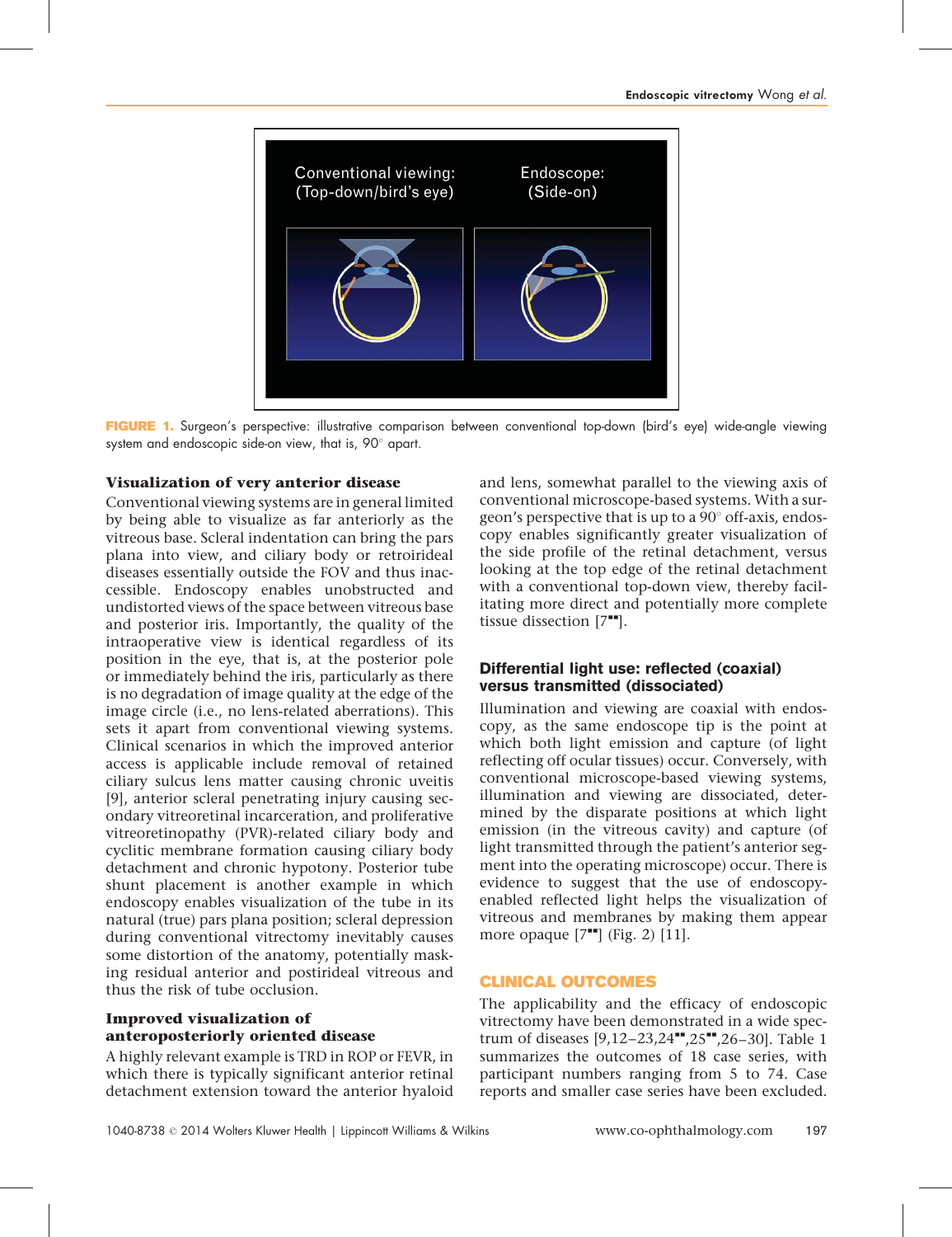

FIGURE 2. Cellophane tape experiment simulating the view of the vitreous during pars plana vitrectomy, differentiating transmitted (a) from reflected light (b). Conventional wide-angle microscope-enabled viewing perspective (a) dissociates the surgeon's visual axis and source of illumination. Light is transmitted through the patient's clear vitreous. The vitreous appears largely transparent, as demonstrated by good view of the underlying alphabets. In contrast, with endoscopy (b), illumination and light capture are coaxial. Light is reflected back into endoscope, making the vitreous appear more opaque, as demonstrated by the obscuration of the underlying alphabets. (Image reproduced with permission from [\[11\]](#page-11-0)).

#### Indications

The following are indications for endoscopic vitrectomy.

### Anterior segment opacities and temporary keratoprosthesis

Any vitreoretinal disease that is difficult to access or optimally visualize with conventional microscopebased systems, may benefit from an endoscopic approach [\[31\]](#page-11-0). Classically, endoscopy is used to bypass anterior segment opacity that is sufficiently dense to preclude adequate visualization of the vitreous cavity using conventional viewing systems, for example, dense corneal stromal edema, corneal scarring, or eight-ball hyphema with endothelial staining. A recent comparative study  $[25"']$  $[25"']$  $[25"']$  supports the use of endoscopy in favor of temporary keratoprosthesis in the context of severe ocular trauma (Table 1). In that study, time to surgery was shorter with endoscopy (median reduction 24 days), with a reduced likelihood of progression to retinal detachment by the time of primary surgery. By avoiding the need for temporary keratoprosthesis, endoscopic surgical times were shorter (median reduction 5.6 h). In another study, it was suggested that endoscopy enables timely vitrectomy surgery while providing additional time for potential corneal recovery, avoiding temporary keratoprosthesis and thus a penetrating keratoplasty altogether [\[32\]](#page-11-0).

#### Difficult-to-access diseases

Endoscopy is uniquely placed in the vitreoretinal surgical armamentarium, enabling direct visualization of following difficult-to-access areas (Fig. 3) [\[33\].](#page-11-0) First area is the ciliary sulcus. Chronic uveitis in pseudophakes can be due to retained lens matter in the ciliary sulcus or chronic endophthalmitis. By directly visualizing the ciliary sulcus, endoscopy can help in clarifying the diagnosis [\[10\],](#page-11-0) thus potentially avoiding a more complex in-the-bag intraocular lens explantation. In addition, vitreolensectomies in patients with uveitis benefit from a complete capsulectomy, particularly in children, which the endoscope can facilitate and ensure through direct visualization. Second area is the sclerotomy. At the internal lip of a sclerotomy, vitreous incarceration can be uniquely visualized as vitreous folds (Fig. 4) [\[11\].](#page-11-0) Endoscope-directed complete vitreous release with a vitrector can be performed. Third area is the ciliary body and behind the iris. Probably, the most likely disease to be encountered in this is PVR-related cyclitic membranes causing ciliary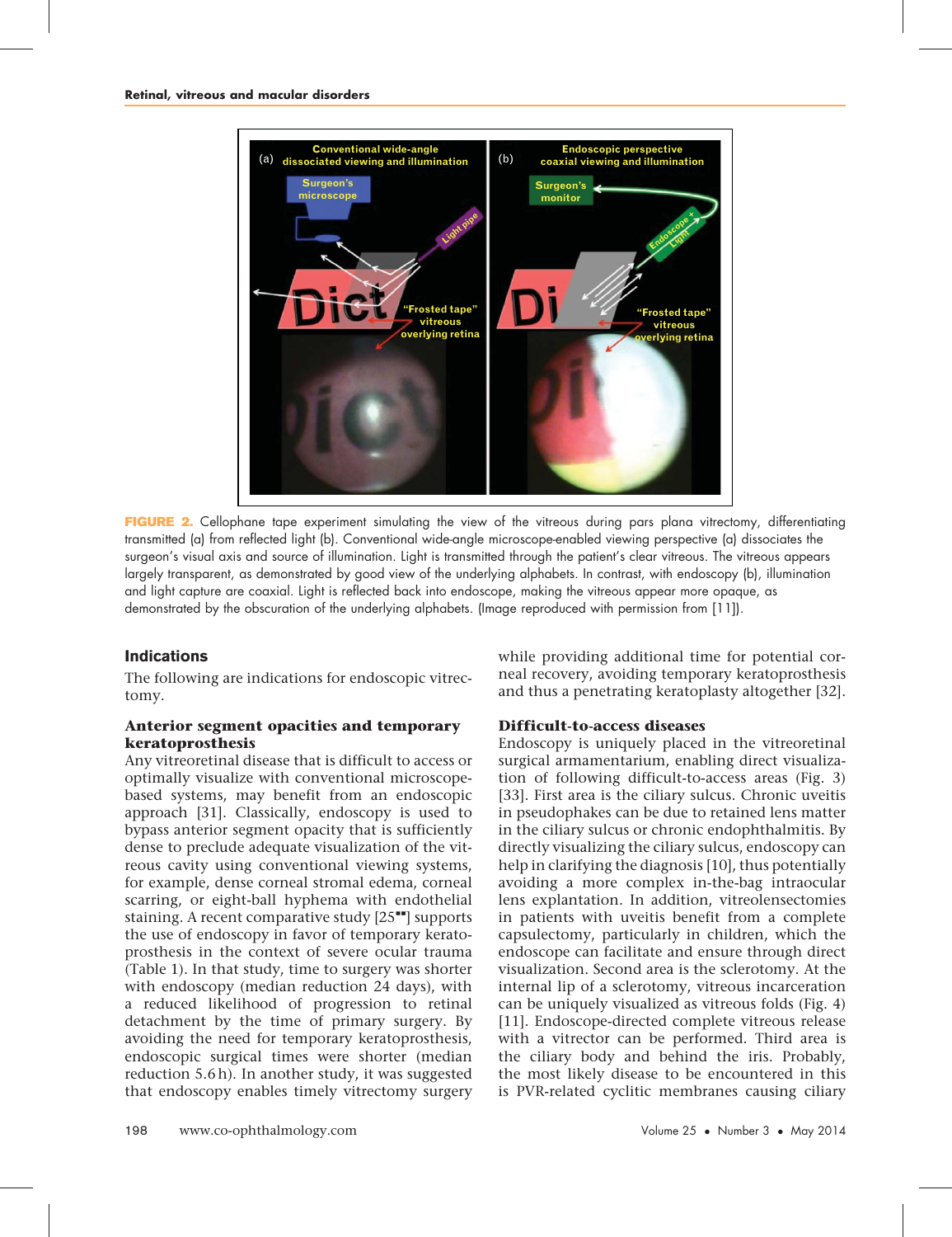|                                     | Table 1. Summary of studies on endoscopic vitrectomy for various indications                                                     |                                                     |                                                                                                       |                       |                                                                                                |
|-------------------------------------|----------------------------------------------------------------------------------------------------------------------------------|-----------------------------------------------------|-------------------------------------------------------------------------------------------------------|-----------------------|------------------------------------------------------------------------------------------------|
| Author/s<br>(year)                  | <b>Indication</b><br>(no. of eyes)                                                                                               | <b>Endoscopic</b><br>procedure                      | Result/s                                                                                              | Follow-up<br>(months) | <b>Complications</b><br>(no. of eyes)                                                          |
| Uram $[12]$                         | Neovascular glaucoma (10)                                                                                                        | Ciliary body<br>photocoagulation                    | 90% with IOP <21 mmHg                                                                                 | 9                     | None                                                                                           |
| <b>Uram</b> [13]                    | RRD with anterior PVR (10)                                                                                                       | PPV                                                 | 60% retinal reattachment                                                                              | 9                     | None                                                                                           |
| Boscher et al. [14]                 | Retained lens fragments and/or<br>posterior IOL dislocation (30)                                                                 | PPV                                                 | 63% final visual acuity $\geq$ 20/40                                                                  | 21                    | Retinal tear (2), CME (2),<br>retinal detachment (2)                                           |
| Ciardella et al. [15]               | Complicated proliferative diabetic<br>retinopathy (9)                                                                            | PPV                                                 | 75% visual improvement                                                                                | 11                    | Retinal tear (1)                                                                               |
| Hammer and Grizzard<br>$[16]^\circ$ | Chronic hypotony (9)                                                                                                             | $PPV + ciliary body$<br>dissection                  | 67% postoperative IOP > 5 mmHg                                                                        | Not available         | None                                                                                           |
| Faude and Wiedemann<br>$[29]$       | Ciliary body involvement in<br>severe proliferative<br>vitreoretinopathy (PVR stage CA<br>6-12) after large retinectomies<br>(5) | $PPV + endoscopic$<br>assessment of ciliary<br>body | Direct visualization of ciliary body<br>fibrosis $+/-$ detachment in<br>hypotonus eyes.               | Not<br>applicable     | None                                                                                           |
| Sasahara [17]                       | Intraocular lens dislocation (26)                                                                                                | $PPV + transcleral IOL$<br>sulcus suture fixation   | 96% stable or improved visual<br>acuity                                                               | >3                    | IOP elevation (1)                                                                              |
|                                     |                                                                                                                                  |                                                     | 0% postoperative IOL dislocation;<br>0% CME                                                           |                       |                                                                                                |
| De Smet and Carlborg<br>$[18]$      | Endophthalmitis with coexistent<br>corneal opacities (15)                                                                        | PPV                                                 | 100% final retinal reattachment                                                                       | $\geq 6$              | Retinal detachment (2)                                                                         |
|                                     |                                                                                                                                  |                                                     | 100% stable or improved vision                                                                        |                       |                                                                                                |
| Sonoda et al. [19]                  | Subretinal fluid drainage during<br>PPV for RRD (10)                                                                             | Subretinal fluid<br>drainage                        | 100% retinal reattachment                                                                             | 6                     | Transient retinal heme (2)                                                                     |
| De Smet and Mura<br>$(2008)$ $[20]$ | RRD with media opacities (9)                                                                                                     | <b>PPV</b>                                          | 89% retinal reattachment                                                                              | 11                    | Retinal detachment (1)                                                                         |
|                                     |                                                                                                                                  |                                                     | 100% stable or improved visual<br>acuity                                                              |                       |                                                                                                |
| Olsen and Pribila [21]              | Sutured posterior chamber IOL<br>implantation (74)                                                                               | <b>Transscleral sulcus</b><br>suture fixation       | 4% IOL decentration                                                                                   | 29                    | IOP elevation (11); corneal<br>decompensation (6);<br>transient vitreous heme (2)              |
|                                     |                                                                                                                                  |                                                     | 0.7 logMAR (children) and 0.6<br>logMAR (adult) average<br>postoperative visual acuity<br>improvement |                       |                                                                                                |
| Tarantola et al. [22]               | Uncontrolled chronic angle<br>closure glaucoma (19)                                                                              | $PPV + pars$ plana tube<br>shunt placement          | Significant reduction in IOP from<br>31.3 to 11.4 mmHg ( $P <$<br>0.001) at final follow-up visit     | 62                    | Phthisis (2), shunt retraction<br>(1), shunt blockage (3),<br>suprachoroidal hemorrhage<br>(1) |

(Continued)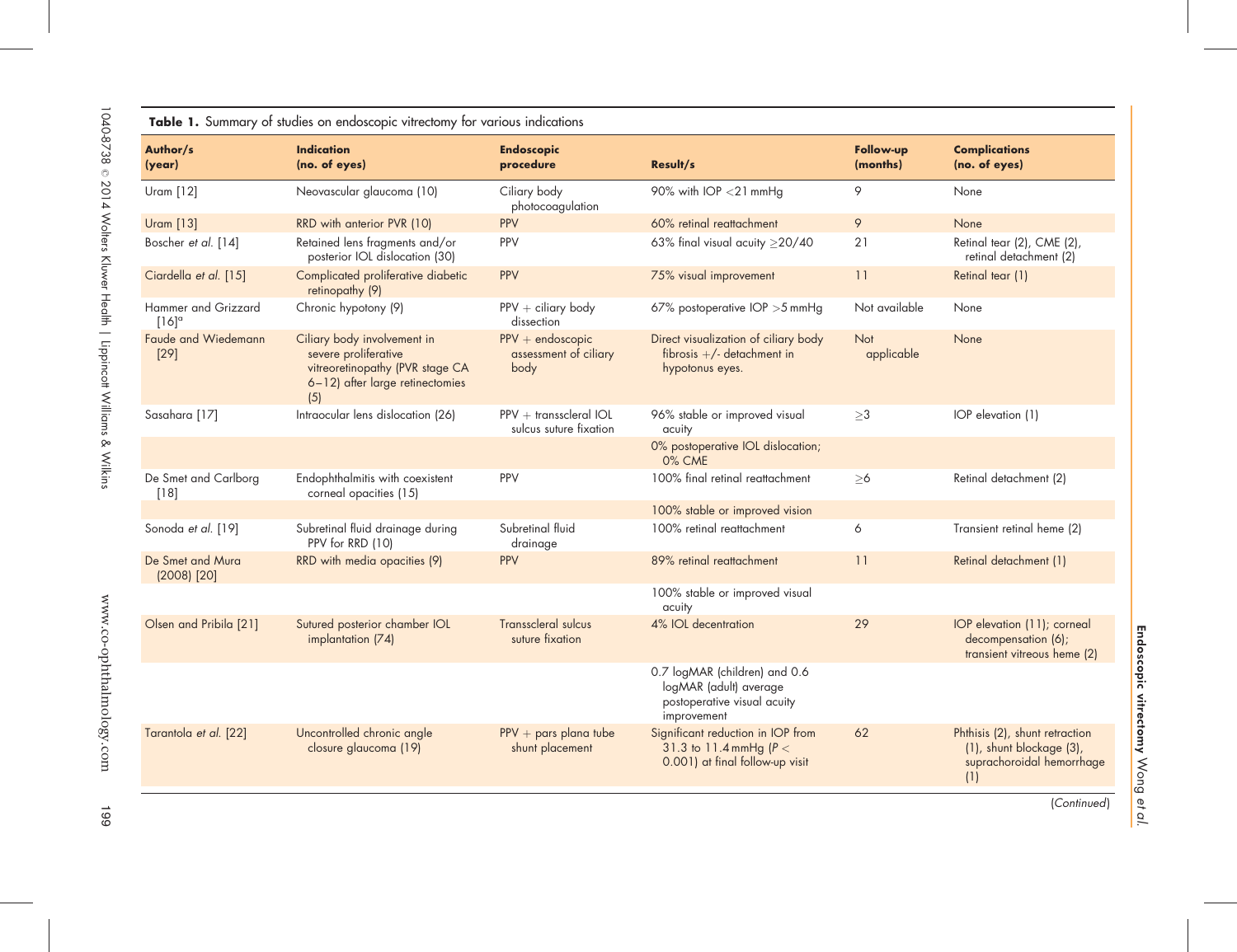| Table 1 (Continued)            |                                                                                                                                                                                                                                                         |                                                                      |                                                                                |                       |                                                                                   |
|--------------------------------|---------------------------------------------------------------------------------------------------------------------------------------------------------------------------------------------------------------------------------------------------------|----------------------------------------------------------------------|--------------------------------------------------------------------------------|-----------------------|-----------------------------------------------------------------------------------|
| Author/s<br>(year)             | <b>Indication</b><br>(no. of eyes)                                                                                                                                                                                                                      | <b>Endoscopic</b><br>procedure                                       | Result/s                                                                       | Follow-up<br>(months) | <b>Complications</b><br>(no. of eyes)                                             |
| Kita and Yoshimura<br>$[23]$   | RRD with undetected breaks (20)                                                                                                                                                                                                                         | PPV                                                                  | Breaks found in 19/20 (95%)<br>eyes                                            | 24                    | None                                                                              |
|                                |                                                                                                                                                                                                                                                         |                                                                      | 100% retinal reattachment                                                      |                       |                                                                                   |
|                                |                                                                                                                                                                                                                                                         |                                                                      | 100% stable or improved vision                                                 |                       |                                                                                   |
| Sabti and Raizada<br>$[24$ $]$ | Ocular trauma (50)                                                                                                                                                                                                                                      | PPV                                                                  | 82% visual acuity improvement                                                  | 14                    | Not available                                                                     |
|                                |                                                                                                                                                                                                                                                         |                                                                      | 90% retinal reattachment                                                       |                       |                                                                                   |
| Chun et al. [25""]             | Ocular trauma: endoscopy (9)<br>compared to temporary<br>keratoprosthesis (8)                                                                                                                                                                           | <b>PPV</b>                                                           | Endoscopy versus keratoprosthesis                                              | 6                     | Failure: 0% (endoscopy) versus<br>$38\%$ (3/8)<br>(keratoprosthesis), $P = 0.082$ |
|                                |                                                                                                                                                                                                                                                         |                                                                      | Shorter time to surgery: median<br>14 versus 38 days)                          |                       |                                                                                   |
|                                |                                                                                                                                                                                                                                                         |                                                                      | Shorter surgical time: median<br>2.8 versus 8.4h                               |                       |                                                                                   |
|                                |                                                                                                                                                                                                                                                         |                                                                      | Anatomic success: 44% (4/9)<br>versus $25\%$ (2/8), $P = 0.64$                 |                       |                                                                                   |
| Heier <sup>[9]</sup>           | RRD (19), vitreous hemorrhage<br>(4), chronic hypotony (5),<br>severe endophthalmitis (2),<br>uncontrolled glaucoma (3)                                                                                                                                 | $PPV + pars$ plana tube<br>shunt (in uncontrolled<br>glaucoma cases) | 79% (15/19) retinal reattachment                                               | Not available         | None                                                                              |
|                                |                                                                                                                                                                                                                                                         |                                                                      | 100% (4/4) vitreous hemorrhage<br>resolution                                   |                       |                                                                                   |
|                                |                                                                                                                                                                                                                                                         |                                                                      | 40% (2/5) hypotony resolution                                                  |                       |                                                                                   |
|                                |                                                                                                                                                                                                                                                         |                                                                      | 50% (1/2) endophthalmitis<br>resolution and recovery of hand<br>motions vision |                       |                                                                                   |
|                                |                                                                                                                                                                                                                                                         |                                                                      | 100% (3/3) successful tube shunt<br>placement                                  |                       |                                                                                   |
| Ren et al. [26]                | Endophthalmitis and RD (21)                                                                                                                                                                                                                             | PPV                                                                  | 62% visual acuity better than LP                                               | $\geq$ 18             | Recurrent infection (2)                                                           |
| Wong et al. [27]               | Complex RD in retinopathy of<br>prematurity (37): stage 4A (17,<br>macular sparing traction retinal<br>detachment), 4B (12, macular<br>involving traction retinal<br>detachment), 5 (8, total traction<br>retinal detachment) [5-CTRRD<br>subgroup (5)] | Vitrectomy using pars<br>plicata or scleral<br>limbal approach       | Anatomic:                                                                      | 37                    | Phthisis (6)                                                                      |
|                                |                                                                                                                                                                                                                                                         |                                                                      | 68% (25/37) primary success<br>(partial or complete                            |                       |                                                                                   |

reattachment)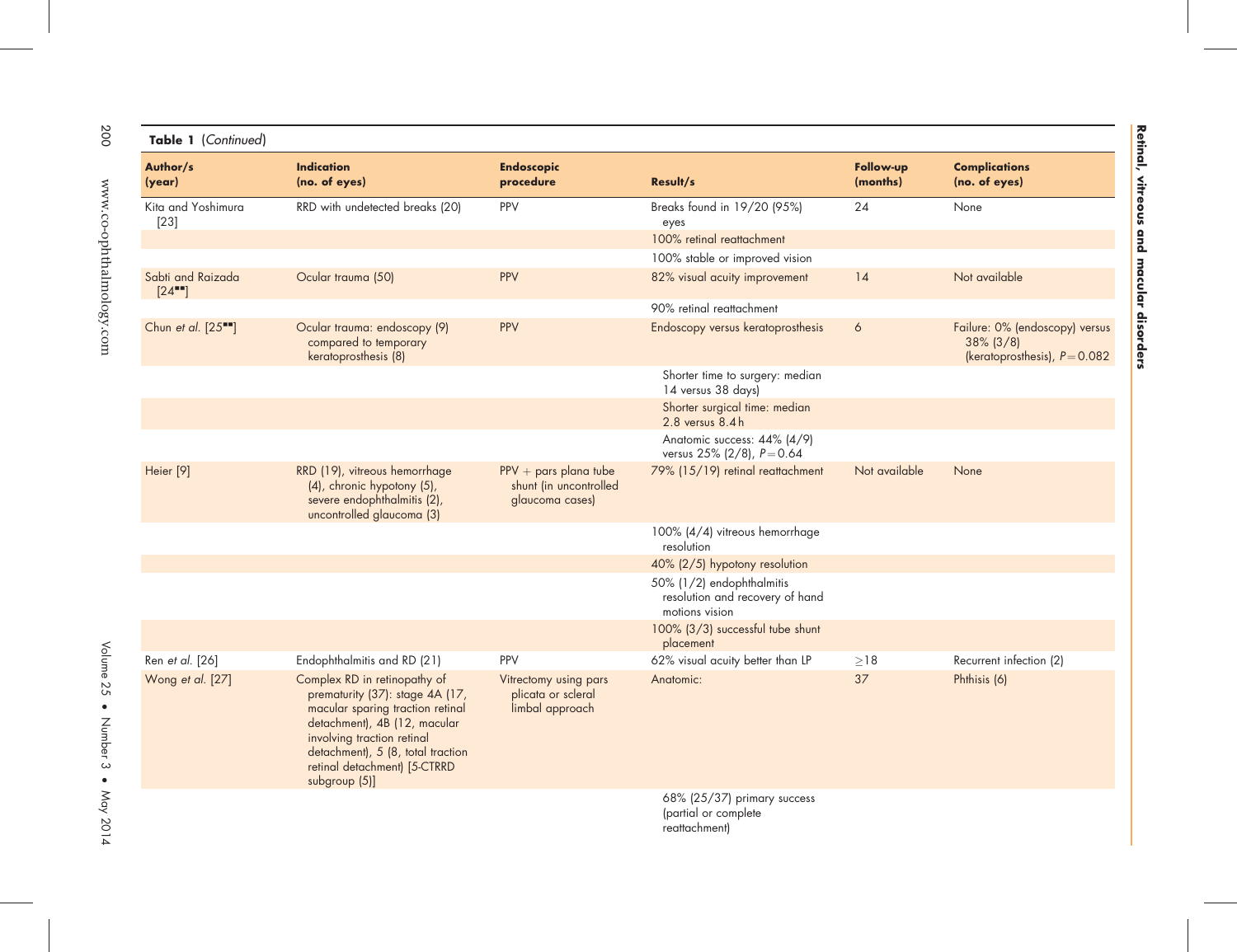| 80% (4/5) in stage 5-CTRRD                                                                                                                                                                                                                                                                                                                                                                                                         |  |
|------------------------------------------------------------------------------------------------------------------------------------------------------------------------------------------------------------------------------------------------------------------------------------------------------------------------------------------------------------------------------------------------------------------------------------|--|
| 78% (29/37) qualified success<br>(stabilization or reattachment)                                                                                                                                                                                                                                                                                                                                                                   |  |
| 100% (5/5) in stage 5-CTRRD                                                                                                                                                                                                                                                                                                                                                                                                        |  |
| Vision                                                                                                                                                                                                                                                                                                                                                                                                                             |  |
| 70% (23/33) FF or better                                                                                                                                                                                                                                                                                                                                                                                                           |  |
| 85% (28/23) LP or better                                                                                                                                                                                                                                                                                                                                                                                                           |  |
| stage 5-CTRRD: 40% (2/5) LP,<br>100% (5/5) LP for better in                                                                                                                                                                                                                                                                                                                                                                        |  |
| 60% (3/5) FF                                                                                                                                                                                                                                                                                                                                                                                                                       |  |
| CME, cystoid macular edema; CTRRD, combined traction thegmatogenous retinal detachment; FF, fix and follow; IOL, intraccular lens; IOP, intraccular pressure; LP, light perception; PPV, pars plana vitrectomy; PVR,<br>with fiberoptic endoscopes.<br>proliferative vitreoretinopathy; RD, retinal detachment; RRD, rhegmatogenous retinal detachment.<br>This series used a GRIN type endoscope; all other series were performed |  |

body detachment, chronic hypotony, and potentially phthisis bulbi. Fourth area is the pars plicata and pars plana. Sutured haptics of malpositioned intraocular lenses can become entrapped within significant fibrosis adjacent to the vitreous base, hidden from conventional views (Fig. 5) [\[11\]](#page-11-0). The risk is, thus, unrecognized traumatic haptic removal, iatrogenic retinal break formation, and RRD. Pars plana glaucoma shunts can become occluded by vitreous or residual lens material, despite careful conventional vitrectomy with scleral indentation. As discussed above [\[10\],](#page-11-0) conventional vitrectomy with indentation distorts the natural anatomy potentially masking residual vitreous. Endoscopy enables direct visualization of the shunt in its natural position, avoiding the need for scleral indentation, facilitating more complete vitreous clearance in the immediate vicinity. Fifth area is the subretinal. Subretinal surgery may occasionally be required to excise clinically relevant PVR bands (Fig. 6) [\[11\]](#page-11-0). With the endoscope, subretinal bands can be directly accessed from a remote and relatively small retinotomy (Fig. 6). Sixth area is the clear corneal surgery. Clinical scenarios in which sclerotomy placement is contraindicated include significant scleromalacia, history of necrotizing scleritis, total TRD in ROP or FEVR, and retinal detachment in postretinoblastoma-treated eyes [\[34\]](#page-11-0). Clear corneal surgery with conventional microscope-based systems can be difficult, as the viewing lens [contact or noncontact (e.g., BIOM (Oculus) or RESIGHT (Carl Zeiss Meditec.)] can get in the way of vertically positioned instruments when manipulation of more posterior disease is required. Endoscopy avoids the need for additional viewing lenses, thus circumventing this problem.

Endoscopic vitrectomy Wong et al.

Endoscopic cyclophotocoagulation is a technique for directly ablating ciliary processes and ciliary epithelium as a means for reducing aqueous production and achieving long-term intraocular pressure control. It is typically done from the anterior segment, with or without cataract surgery [\[35–37\]](#page-11-0). In highly refractory glaucoma, more extensive ciliary process ablation ('endoscopic cyclophotocoagulation-plus') can be performed by vitreoretinal surgeons from the vitreous cavity, by lengthening the extent of laser from the posterior edge of the ciliary processes into the pars plicata.

## Pediatric vitreoretinal surgery

Endoscopy has recently been recognized to have an important and distinctive role in pediatric vitreoretinal surgery  $[7^{\bullet\bullet},8^{\bullet\bullet},27]$  $[7^{\bullet\bullet},8^{\bullet\bullet},27]$  $[7^{\bullet\bullet},8^{\bullet\bullet},27]$  $[7^{\bullet\bullet},8^{\bullet\bullet},27]$  $[7^{\bullet\bullet},8^{\bullet\bullet},27]$ . Highly elevated TRDs can occur in complex pediatric vitreoretinopathies, for example, in ROP, FEVR, and posterior persistent fetal vascular syndrome. In ROP and FEVR, extensive retrolental plaque can occur in advanced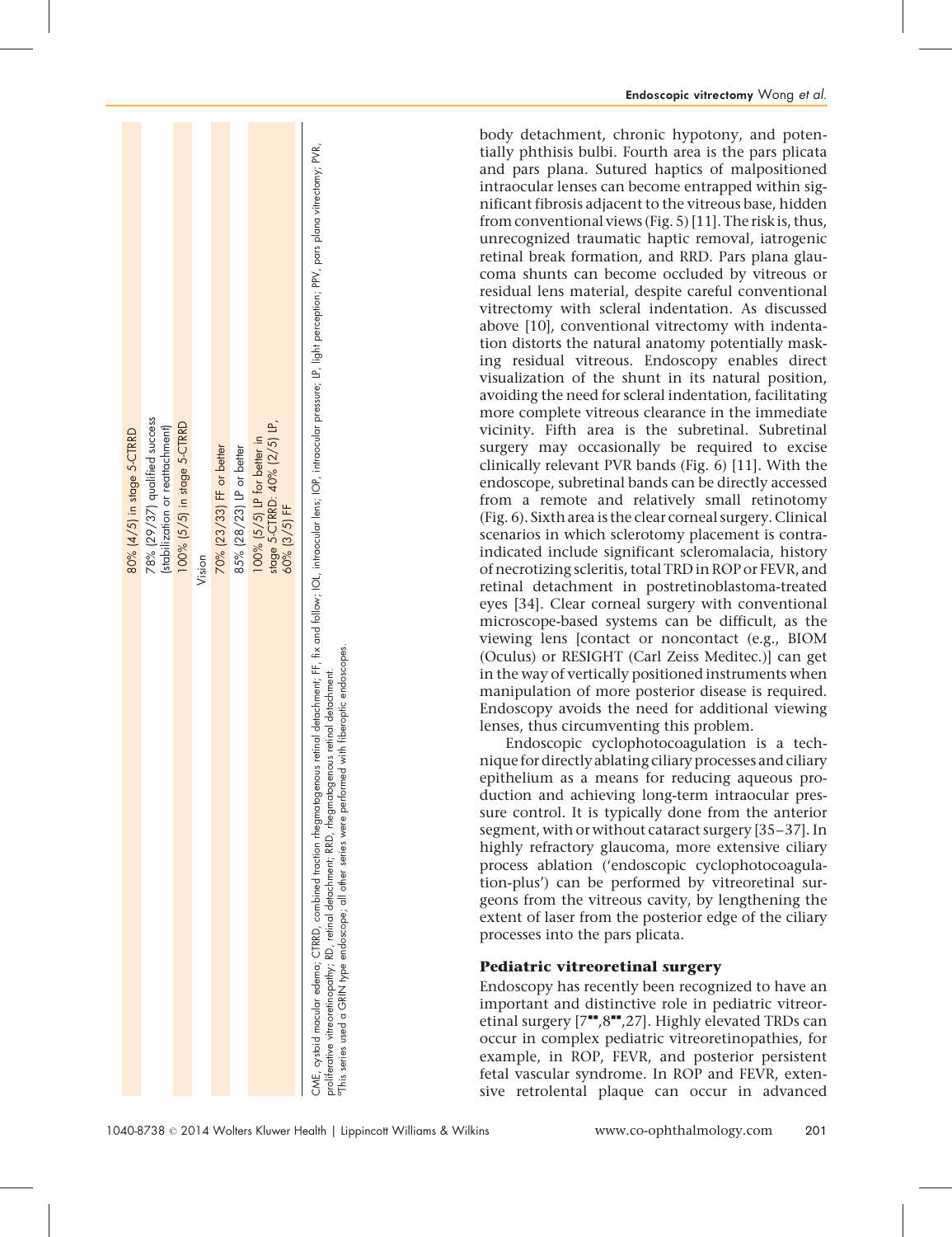

FIGURE 3. Intraoperative view with a 19-gauge endoscope. (a) This is a case of a child with aphakic glaucoma and rhegmatogenous retinal detachment. Normal anterior anatomical structures are clearly visualized. C, ciliary processes; H, hyaloid (anterior hyaloid face); P, pars plana. Note that the anterior hyaloid face is seen very clearly, because of the use of reflected rather than transmitted light. (b) Intraoperative view with a 23-gauge endoscope. This is a case of an adult patient with a view of the pars plicata. (Image reproduced with permission from [\[33\]](#page-11-0)).

disease, obscuring direct visualization of the underlying retina. Incising through the opaque plaque is fraught with risks as folds of retina come up toward the plaque, and it is almost impossible to determine with certainty the peaks and troughs of these folds. Avoiding an iatrogenic retinal break is critical in such cases, as surgical failure is otherwise almost inevitable [\[38\],](#page-11-0) bearing in mind that it is practically impossible to cleanly separate vitreous from the retinal surface in young children. In persistent fetal vascular syndrome of the posterior subtype, retina can be drawn up along the hyaloidal stalk. It is critical to identify the limit of the retina along the stalk to allow for safe transection. The bird's eye view of conventional microscope-based systems

only allows for a less-than-ideal view of the top end of the stalk, particularly when compounded with a retrolental plaque. Endoscopy can circumvent these problems (Fig. 7) [\[11\]](#page-11-0), by enabling direct visualization of and access to the peaks and troughs of retinal folds under retrolental plaques, as well as revealing the entire side profile of a hyaloidal stalk and its relationship to the retina.

The anterior extent of pediatric TRDs may be adjacent to the lens and pars plana/plicata. There is, thus, a significant risk of lens trauma or iatrogenic retinal break during passage of a sclerotomy blade and vitrectomy. Endoscopy can directly visualize and, thus, improve surgical safety (Fig. 8) [\[33\].](#page-11-0)



FIGURE 4. Intraoperative view with a 19-gauge endoscope. In this case of rhegmatogenous retinal detachment repair, vitreous became incarcerated into the sclerotomy port during perfluorocarbon liquid injection. Vitreous can be seen as 'folds' from the inside of the sclerotomy, extending toward the edge of the image circle in this figure (a). Following release of vitreous incarceration, there was immediate relief of traction and the 'folds' are no longer seen (b). (Image reproduced with permission from [\[11\]\)](#page-11-0).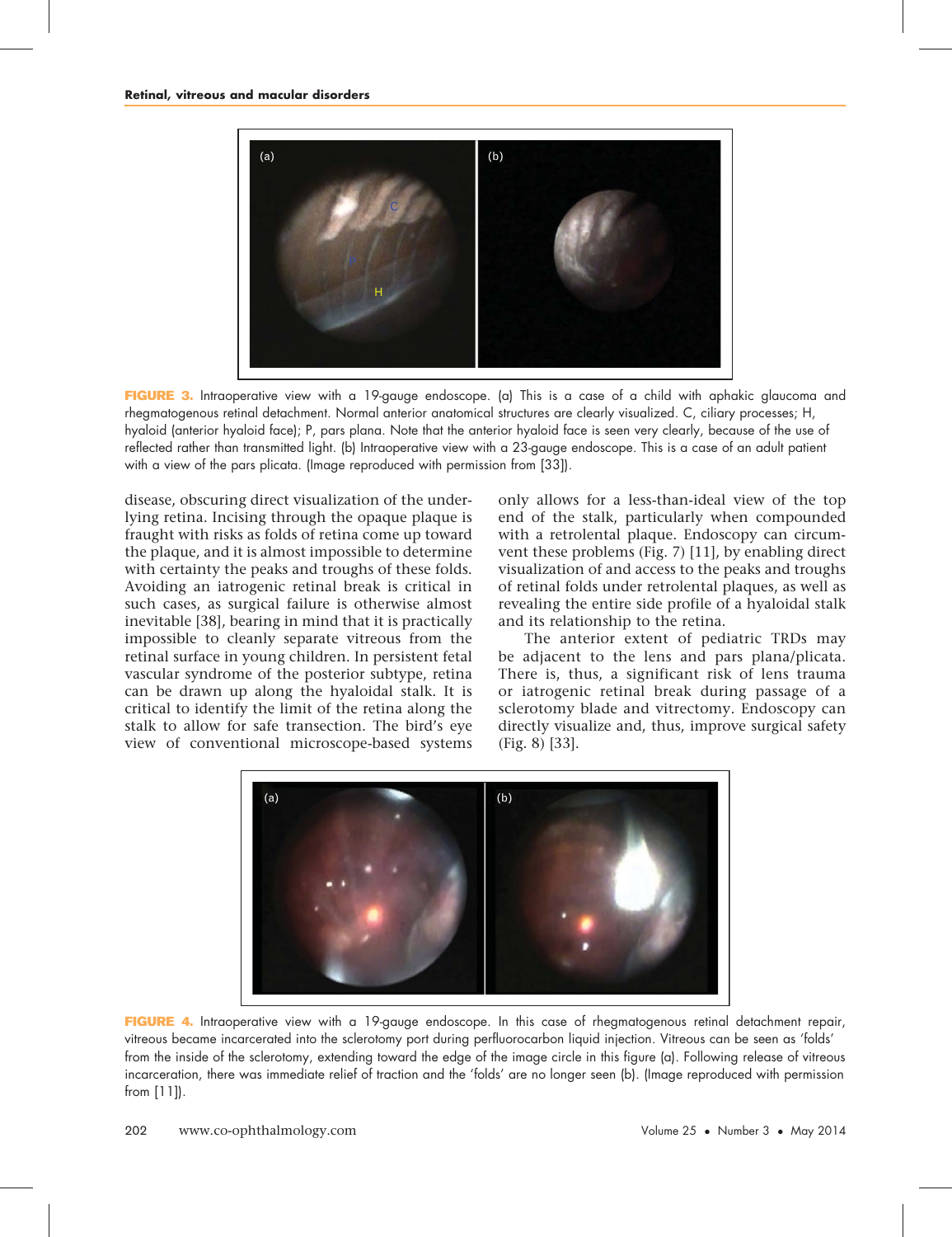

FIGURE 5. Intraoperative view with a 19-gauge endoscope. (a) A case of a subluxed, opacified sutured sulcus intraocular lens (IOL). (b) During intraocular lens removal, the inferior haptic was trapped in a tunnel of fibrosis (white arrow). (c) Close up view of fibrosis with attachment to retina posteriorly as evidenced by retinal vessels (white arrow). This increases the risk for creating a retinal break. The proximity of retina to the IOL haptic could well have been missed by a conventional viewing system due to its very anterior position. (d) The 23 g scissors were used to segment the optic-haptic junction rather than pulling it in one piece. (Image reproduced with permission from [\[11\]](#page-11-0)).



FIGURE 6. Intraoperative view with a 19-gauge endoscope. A case of combined traction-rhegmatogenous retinal detachment with subretinal bands. (a) An underlying subretinal band was engaged posterior to the main arcades, a reasonable distance away from the edge of the limited 3-clock-hour retinectomy. The endoscope enabled the surgeon to track posteriorly along the under-surface of the retina while avoiding the need to extend the retinectomy. Exposed retinal pigment epithelium is seen superiorly. (b) Subretinal band removed with the 23 g serrated forceps. (Image reproduced with permission from [\[11\]](#page-11-0)).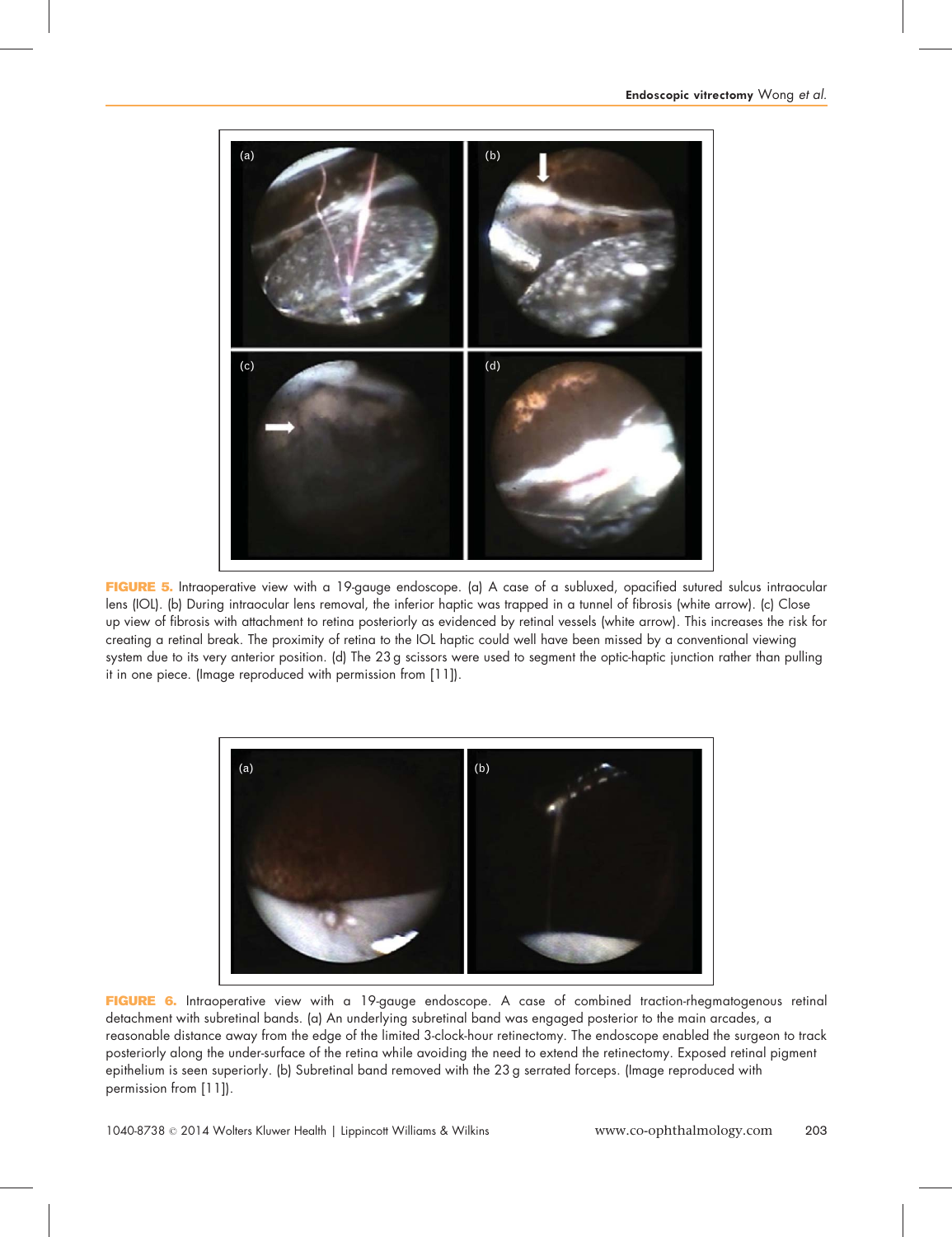

FIGURE 7. Intraoperative view with a 19-gauge endoscope. (a) Illustration of total traction retinal detachment (TRD) in the setting of familial exudative vitreoretinopathy (FEVR) or retinopathy of prematurity showing anteroposterior orientation of the TRD. (b) A case of total TRD from FEVR showing a top-down view of the retrolental plaque; it is difficult to visualize and address the TRD with conventional wide-angle viewing systems. (c) In the same case, a side-on view enabled by the endoscope, bypassing the retrolental plaque. The underlying fibrovascular membranes and extensive tractional retinal detachment can be appreciated. (Image reproduced with permission from [\[11\]\)](#page-11-0).

## OVERCOMING THE LEARNING CURVE: SURGICAL TECHNIQUE, PEARLS, AND PITFALLS

The learning curve will be addressed in terms of understanding the setup of the endoscope system, followed by some pearls and pitfalls gleaned from our collective experience.

## **Setup**

A standard three-port technique is used. The Endo Optiks 23-gauge endoscope is compatible with standard microcannula systems. With the surgeon positioned at the head of the patient, the combined endoscope control unit and LCD monitor are placed next to the side of the bed anywhere along its length at a point that is most comfortably within the surgeon's line of sight. The surgeon is able to easily access both viewings systems, by switching attention between the LCD screen and microscope through a slight head turn.

## Pearls and pitfalls

Surgical orientation, image optimization, and tips to more quickly overcome the learning curve have been mentioned.

## Externally leveling the image

Before advancing the endoscope into the eye, ensure that the image on the LCD screen is leveled, by rotating the proximal (base/control unit) end of the endoscope. The onscreen image is brought into focus by rotating the adjacent black collar.

## Optimizing the intraocular image

## **Orientation**

Staying oriented within the surgical field is one of the main challenges when learning endoscopy. The key to overcoming this is awareness and proactive control of rotation of the probe. This is initially unfamiliar, as rotation of the illumination probe is largely irrelevant with conventional microscope-based viewing systems. By staying oriented at all times, surgical manipulation is optimized and the risk of inadvertent iatrogenic ocular trauma minimized. The authors prefer the straight rather than curved endoscope probe, as the latter adds a further axis of rotation, which can be quite disorientating.

Begin with an extraocular view from the side of the globe, positioning the corneal apex at the top of the LCD screen. Upon entering the vitreous cavity,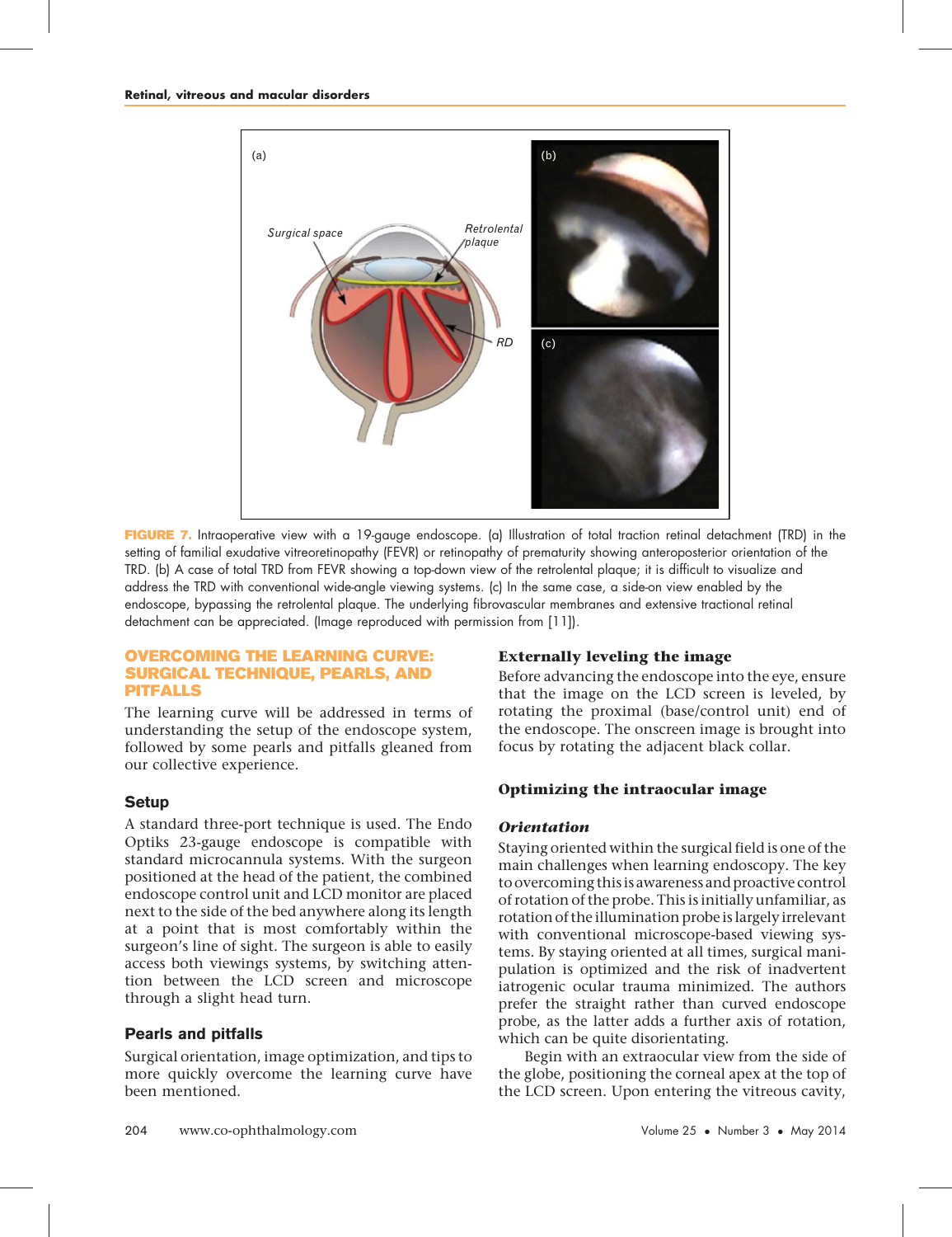

FIGURE 8. Intraoperative view with a 19-gauge endoscope. This is a case of a neonate with stage 4B retinopathy of prematurity (macular involving TRD). Anterior tractional retinal detachment (TRD) is present. There is a much smaller space than normal for safe sclerotomy placement without lacerating the lens or retina due to an immature pars plana and anterior TRD. C, ciliary processes; L, lens; M, MVR blade (20-gauge); R, retina. (Image reproduced with permission from [\[33\]](#page-11-0)).

orientate the onscreen view such that the patient's lens is at the top (12 o'clock position), with the irislens diaphragm on a horizontal plane. This is useful for maintaining orientation when manipulating anterior retina, lens, and other adjacent structures. On approaching the posterior pole, keep the inferior or superior retina at the top of the screen, depending on surgeon's preference; the former is the view we are accustomed to with conventional viewing systems. Do not hesitate to intermittently re-orientate by seeking out the iris-lens diaphragm, or indeed switch to a conventional microscope-based viewing system.

## Magnification

Magnification is a function of the distance of the endoscope from the point of interest. With the high magnification that is achievable, it is possible to fill the entire LCD screen with the image of the tip of a 23-gauge vitrector, that is, a diameter no larger than 0.6 mm. In addition, one could be within  $100 \mu m$  of the retina, or ciliary body and be lulled into a false sense of security due to the image size. It is important to bear these in mind when manipulating tissue close to the retina or uvea to minimize the risk of iatrogenic ocular trauma such as choroidal hemorrhage or retinal break.

## Illumination

Regular illumination adjustment is required to prevent overexposure and image whiteout. The optimal amount of light required is dependent upon the distance between the point of interest and the endoscope. Illumination intensity is adjustable via a dedicated foot pedal, or at the base unit (assistant required).

## Safe surgical zone

The onscreen image has a circular border relating to the shape at the endoscope tip. The center of the image is the safest area for surgical manipulation, as one can fully visualize the surrounding structures along the circumference of the image circle. It is important to maintain the area of interest in the center by making small adjustments to the endoscope position (Fig. 9) [\[11\].](#page-11-0) Surgical maneuvers at the edge of the image circle increase the risk of inadvertent iatrogenic trauma at the edge or outside the FOV, which may go unnoticed.

## Overcoming the learning curve

The learning curve relates to three principal factors: a lack of stereopsis; dissociation between the surgeon's hand movement and the intraoperative view, as the surgeon is looking at an LCD screen rather than down an operating microscope and directly at the surgical instruments; and maintaining intraocular orientation (see above). In the first 10–20 cases, it is highly recommended to have both the endoscope and a conventional microscope-based



**FIGURE 9.** Vitreous cutter held in the center of the endoscope image circle during retinectomy in a case of complex rhegmatogenous retinal detachment repair. (Image reproduced with permission from [\[11\]\)](#page-11-0).